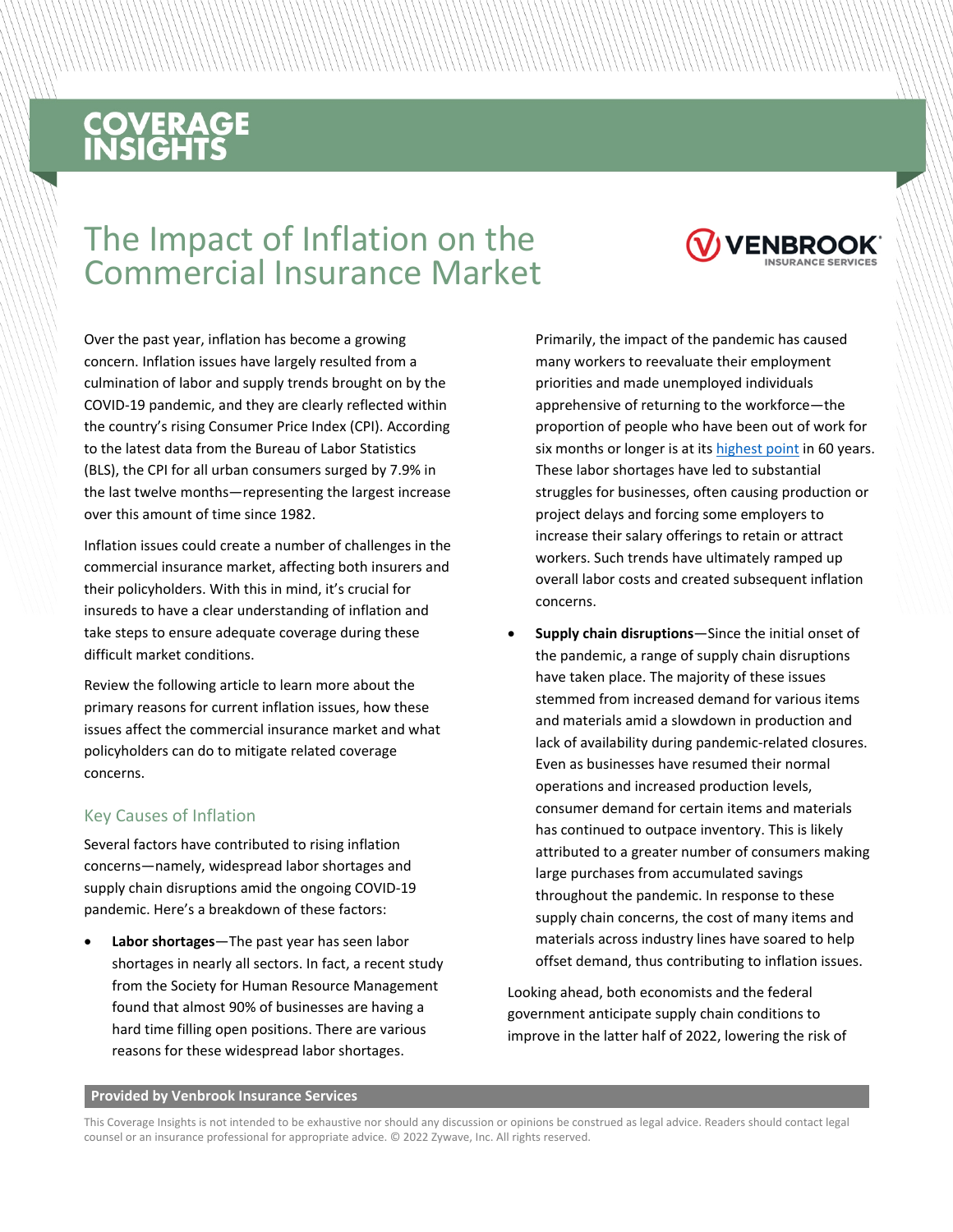### The Impact of Inflation on the Commercial Insurance Market

disruptions and helping ease inflation concerns. Yet, a combination of continued labor struggles and other lasting impacts from COVID-19 are expected to keep the inflation rate above pre-pandemic levels through at least 2023. As such, inflation issues may persist for the foreseeable future.

#### Impact on the Commercial Insurance Market

Rising inflation concerns can pose several difficulties in the commercial insurance market. Looking back, when prolonged inflation issues took place between the 1970s and 1980s, the insurance industry faced numerous consequences. Specifically, the commercial insurance market encountered reduced reserve levels, unpredictable claims trends and weaker underwriting performance—causing major losses for insurers and greater coverage challenges for policyholders.

It's important to note that the insurance industry as a whole is currently better positioned to incur losses to its reserves when compared to previous periods of extended inflation due to outsized investment gains. Furthermore, advances in financial reporting processes have given insurers additional capabilities to identify and respond to loss trends. However, uncertainty surrounding how long existing inflation issues will last could eventually threaten the long-term stability of the insurance industry's reserve levels and underwriting profitability.

Taking a closer look at specific lines of coverage, the following markets are at risk of being impacted by rising inflation:

• **Commercial property**—Within the property insurance space, the cost to repair or rebuild structures following a loss has soared, as worker shortages within the construction industry have led to increased labor costs. At the same time, supply chain issues related to various essential building materials caused the price of these items to

skyrocket. In particular, the National Association of Home Builders reported that the costs of lumber and steel have more than doubled during the pandemic. Such inflation is further evidenced by the latest BLS data, which shows a substantial CPI increase over the past year for a number of structural elements including floor coverings, window coverings, major appliances and overall construction materials. Amid elevated property loss costs, insurers may experience poor underwriting results, motivating them to increase policyholders' premium expenses and introduce additional coverage restrictions. With heightened repair and rebuilding costs increasing overall claim severity, policyholders may also encounter potential underinsurance concerns following larger property losses.

• **Commercial auto**—In the auto insurance market, vehicle repair expenses and subsequent claim costs have surged. This trend is predominately caused by worker shortages in the auto industry generating elevated labor costs and supply chain disruptions for several critical vehicle parts (and vehicles overall), leading to higher prices for such items. These concerns are reflected in an increased CPI throughout the last year for auto parts, motor vehicle repairs and used cars and trucks, according to the BLS. Compounding claim costs, accident frequency and severity have jumped in recent years, emphasized by rising [crash rates](https://www.nhtsa.gov/sites/nhtsa.gov/files/2021-09/Early-Estimate-Motor-Vehicle-Traffic-Fatalities-Q1-2021.pdf) and increased [medical treatment expenses.](https://ycharts.com/indicators/us_health_care_inflation_rate) Similar to the property insurance market, elevated loss costs could lead to a decrease in underwriting profits for auto insurers. Especially in a market that has been largely unprofitable for the last decade, higher loss costs may cause auto insurers to heighten premium expenses and restrict coverage offerings for policyholders.

Although it's currently making the most significant impact

## **ERAGE**